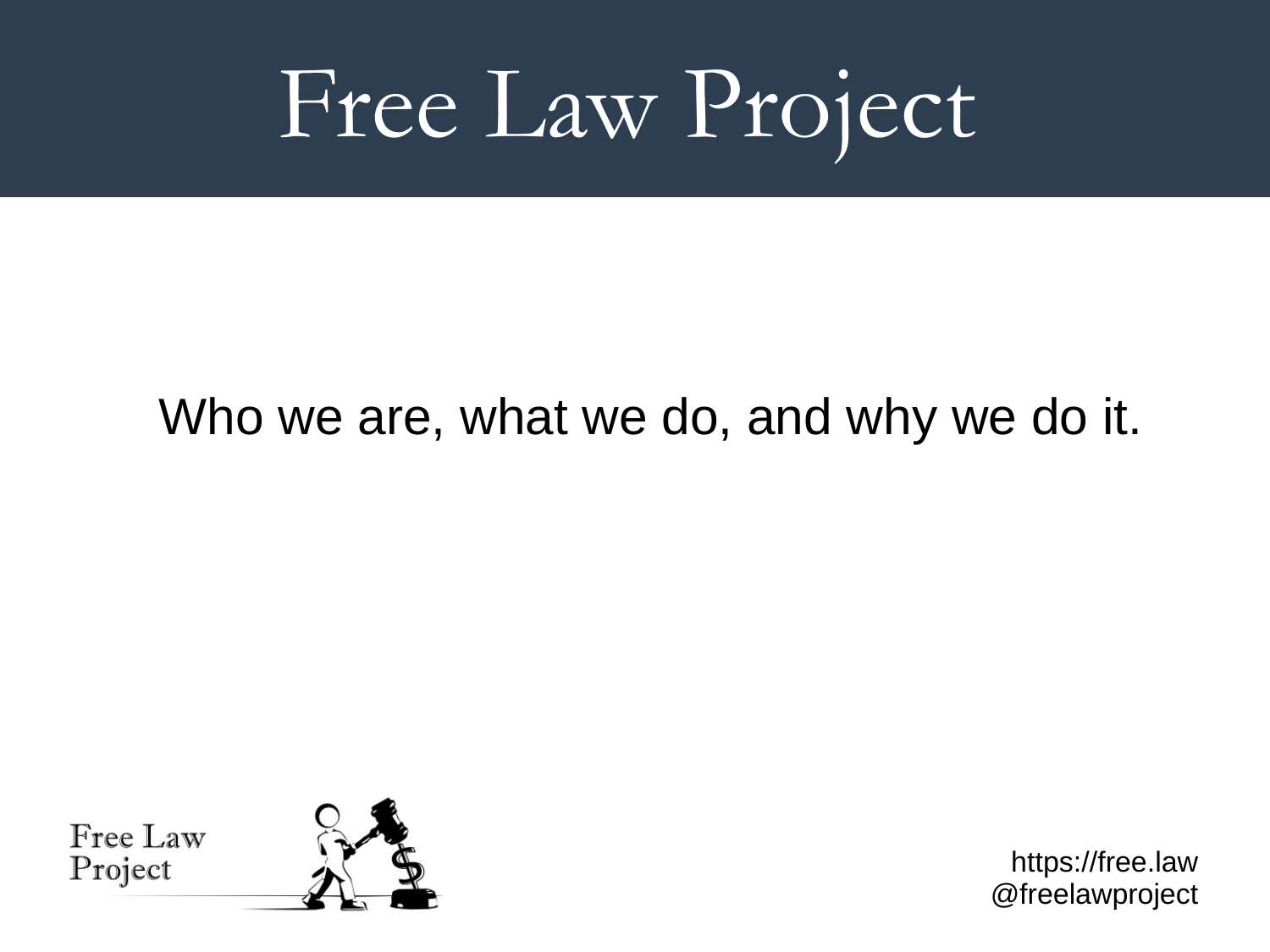### Who Are We

- Created in 2010 and founded as a  $501(c)(3)$ non-profit in 2013.
- Part of a larger international movement for more fair and efficient legal systems.

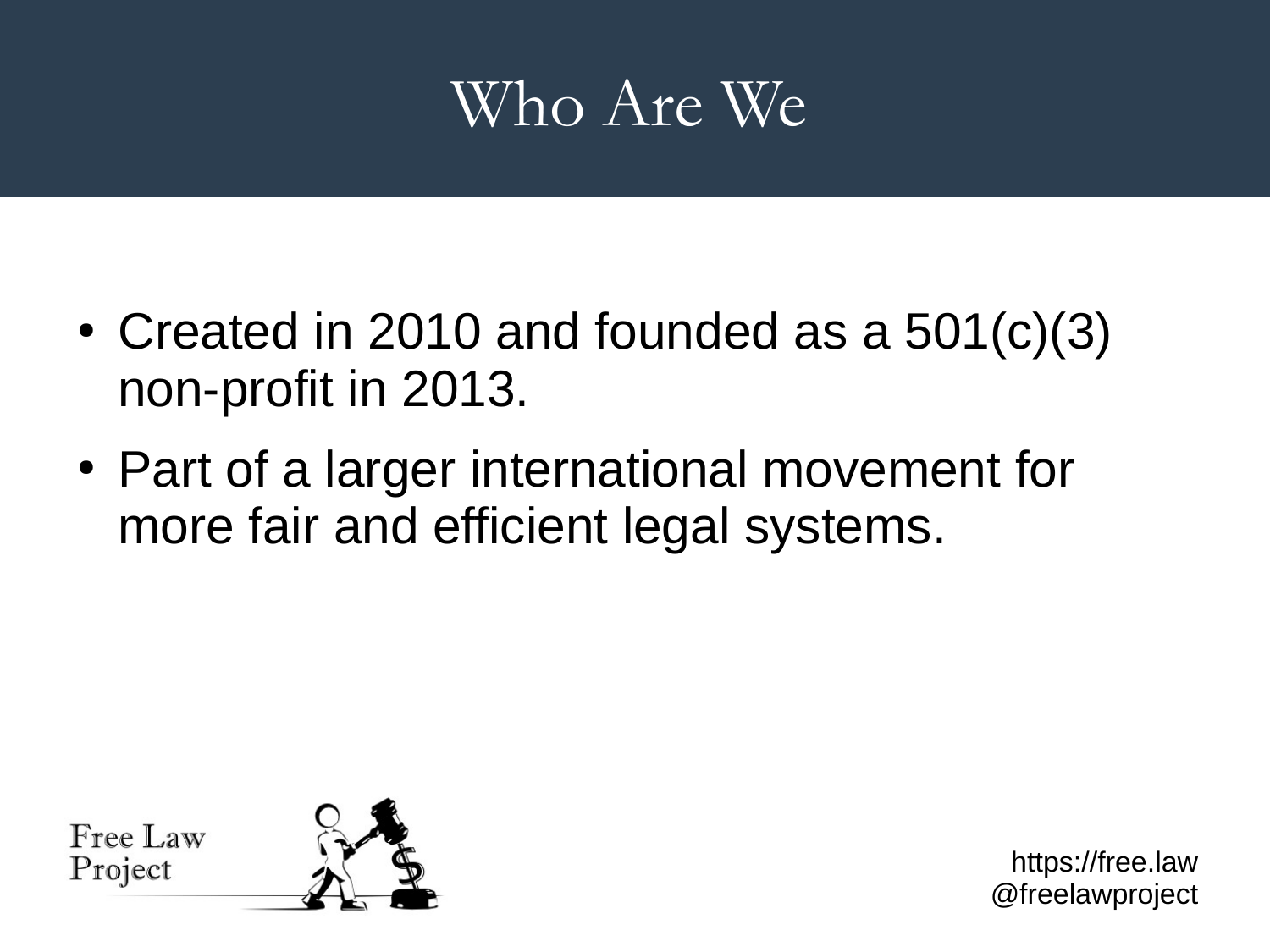## The Problem

- The legal system is inefficient
- Money leads to access to justice
- Hourly work incentivizes slow, expensive work
- Progress is too slow; incumbents are too strong
- Studying the justice system is too difficult
- Too many prosecutorial advantages

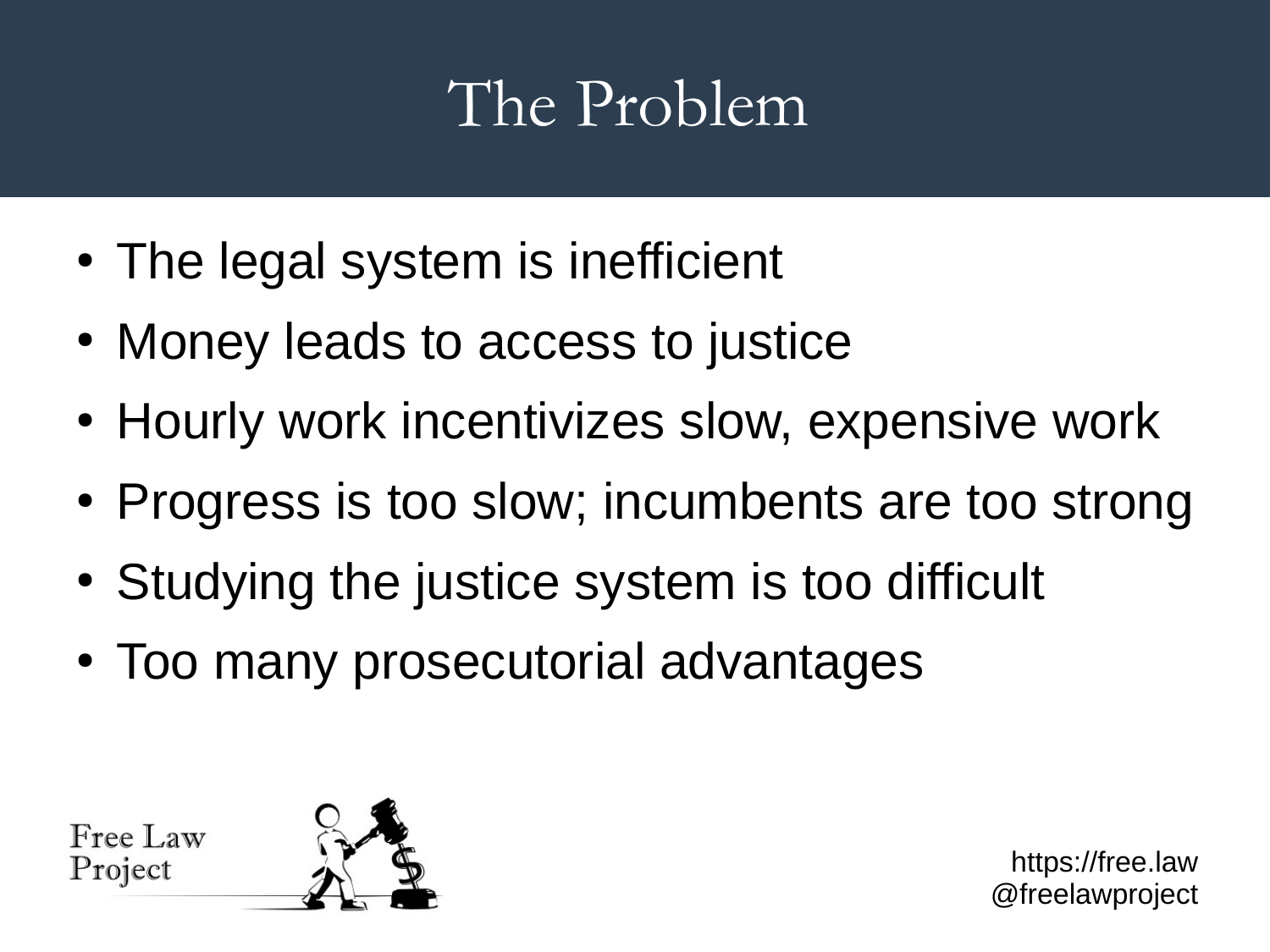## Our Solutions

- Foster a competitive legal ecosystem
- Break down incumbent advantages
- Forge a purpose-driven marketplace for legal information
- Advocate politically for a fair justice system
- Get academics what they need

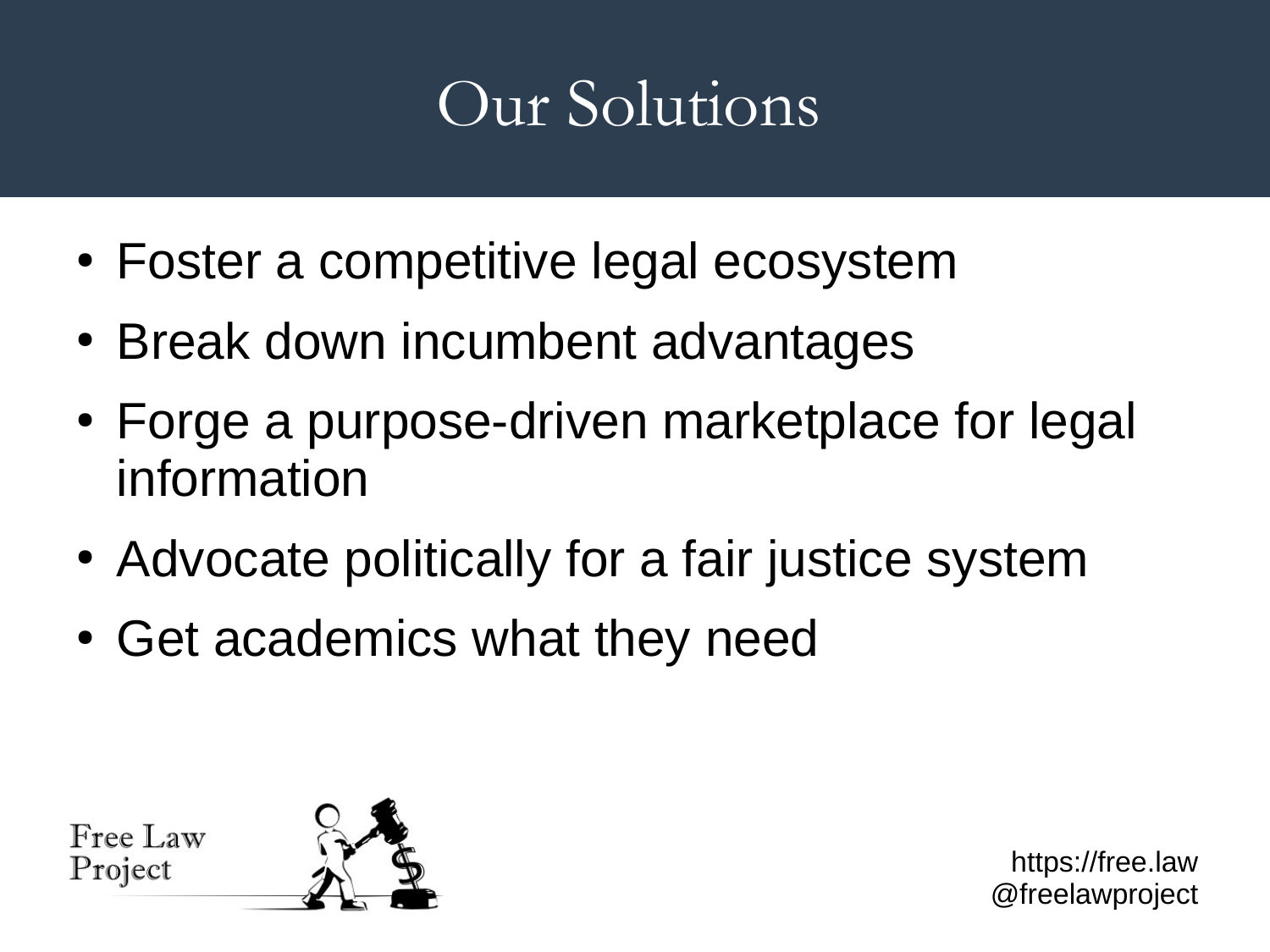### Three Advocacy Stories from 2020

#### 1. Free PACER bill

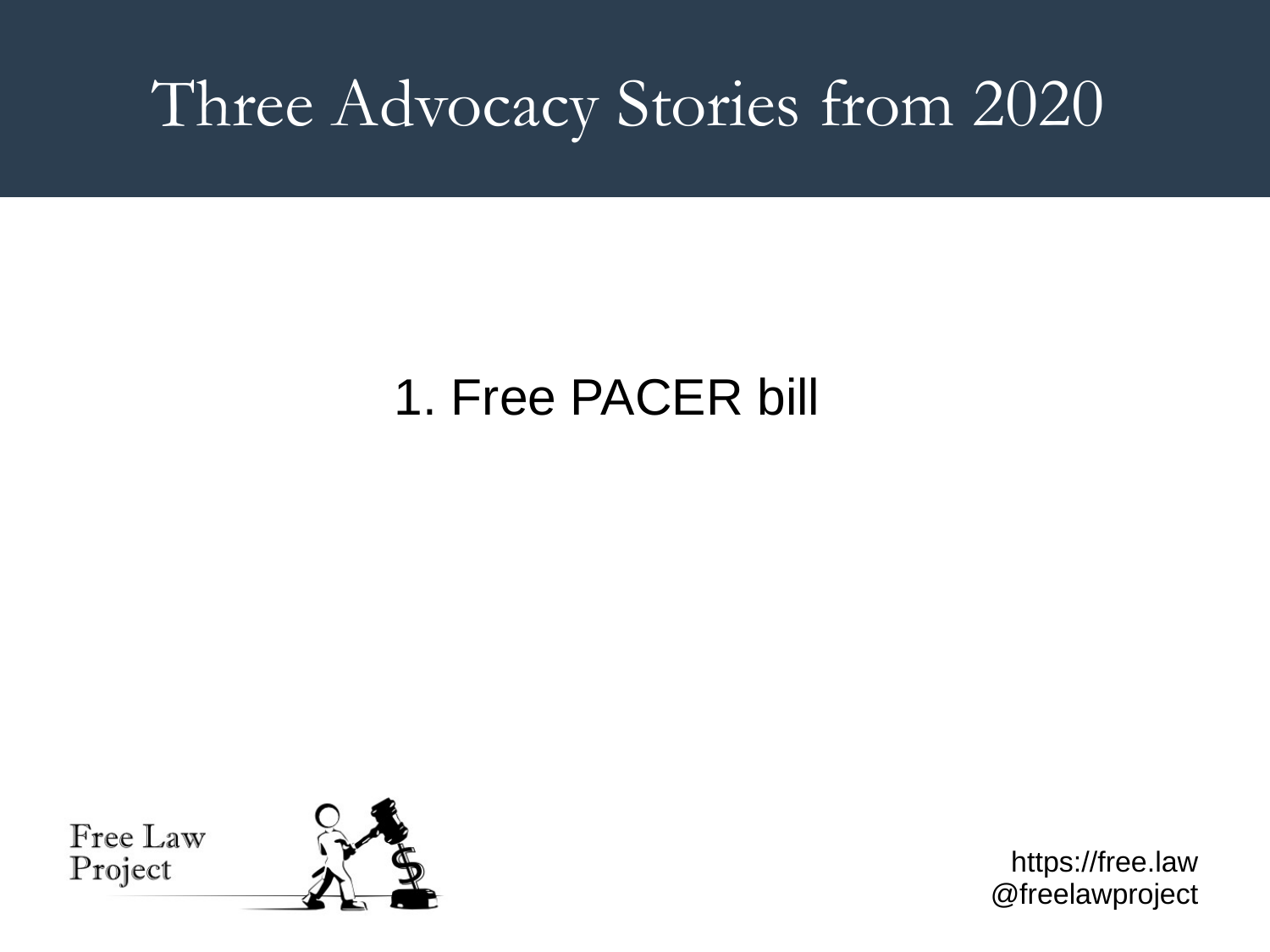## Three Advocacy Stories from 2020

#### 2. PACER RSS Feeds

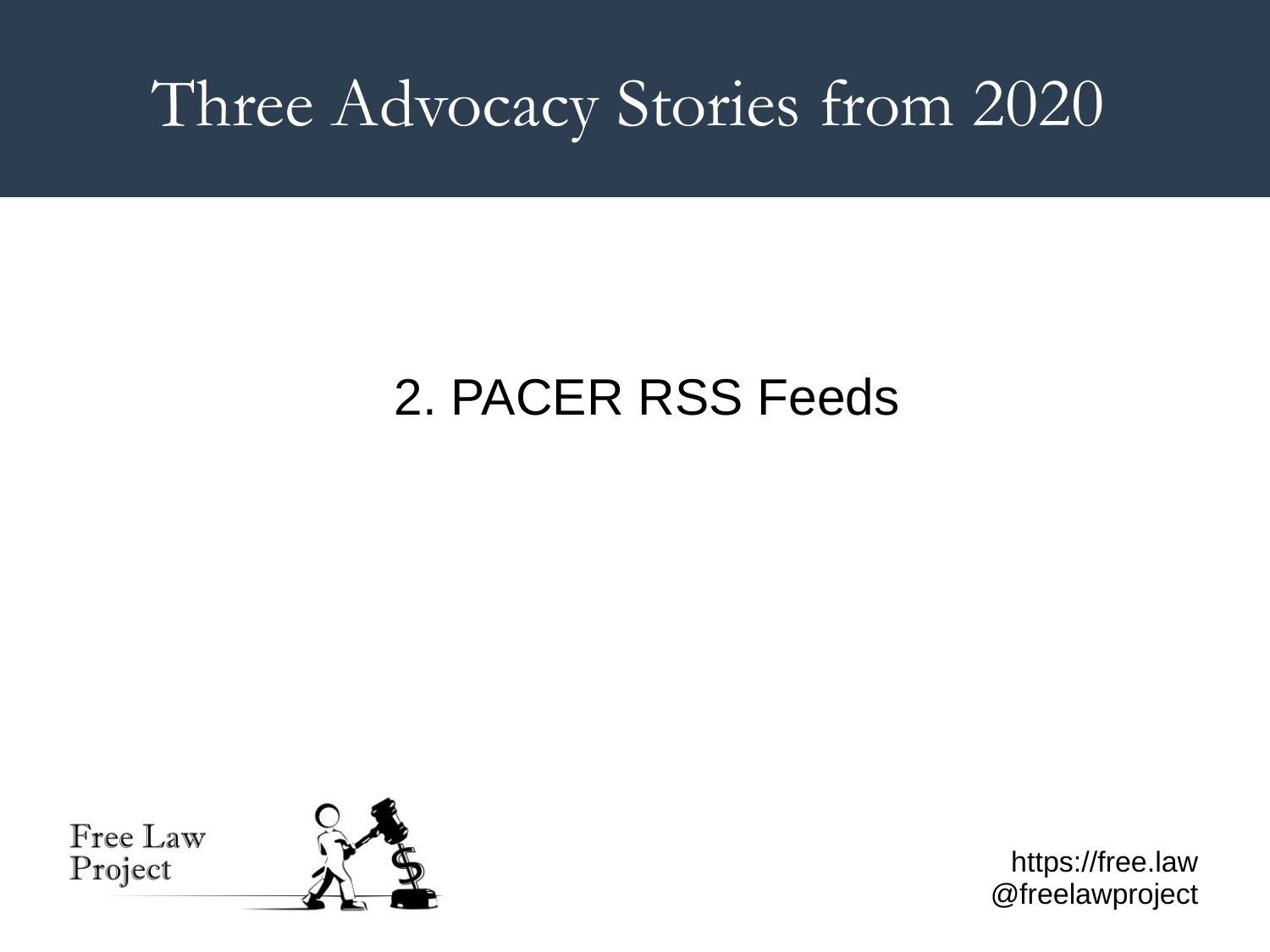### Three Advocacy Stories from 2020

#### 3. Bad Sealing Orders

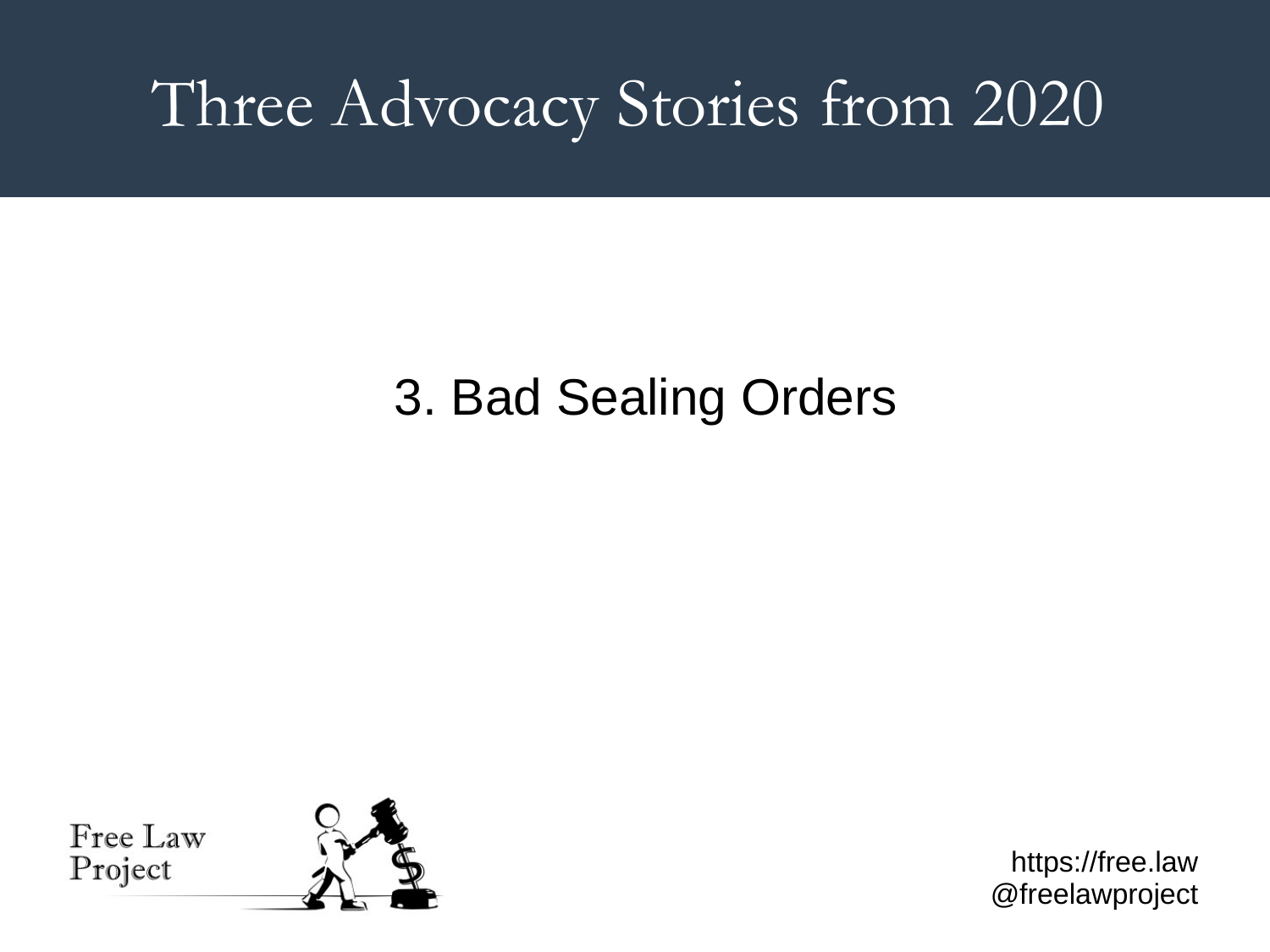## Three Technical Projects

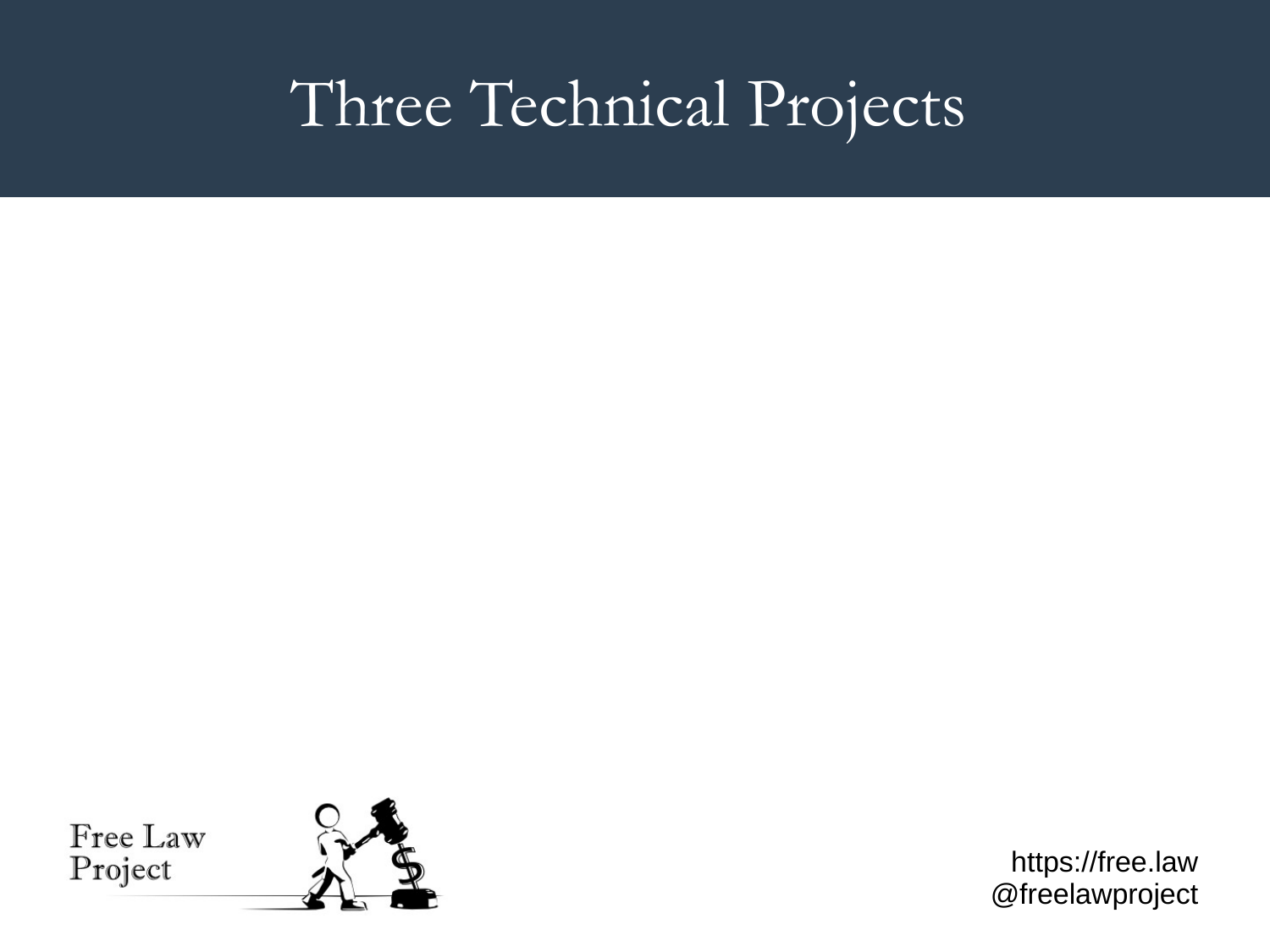# **COURT LISTENER**

1.

Free Law Project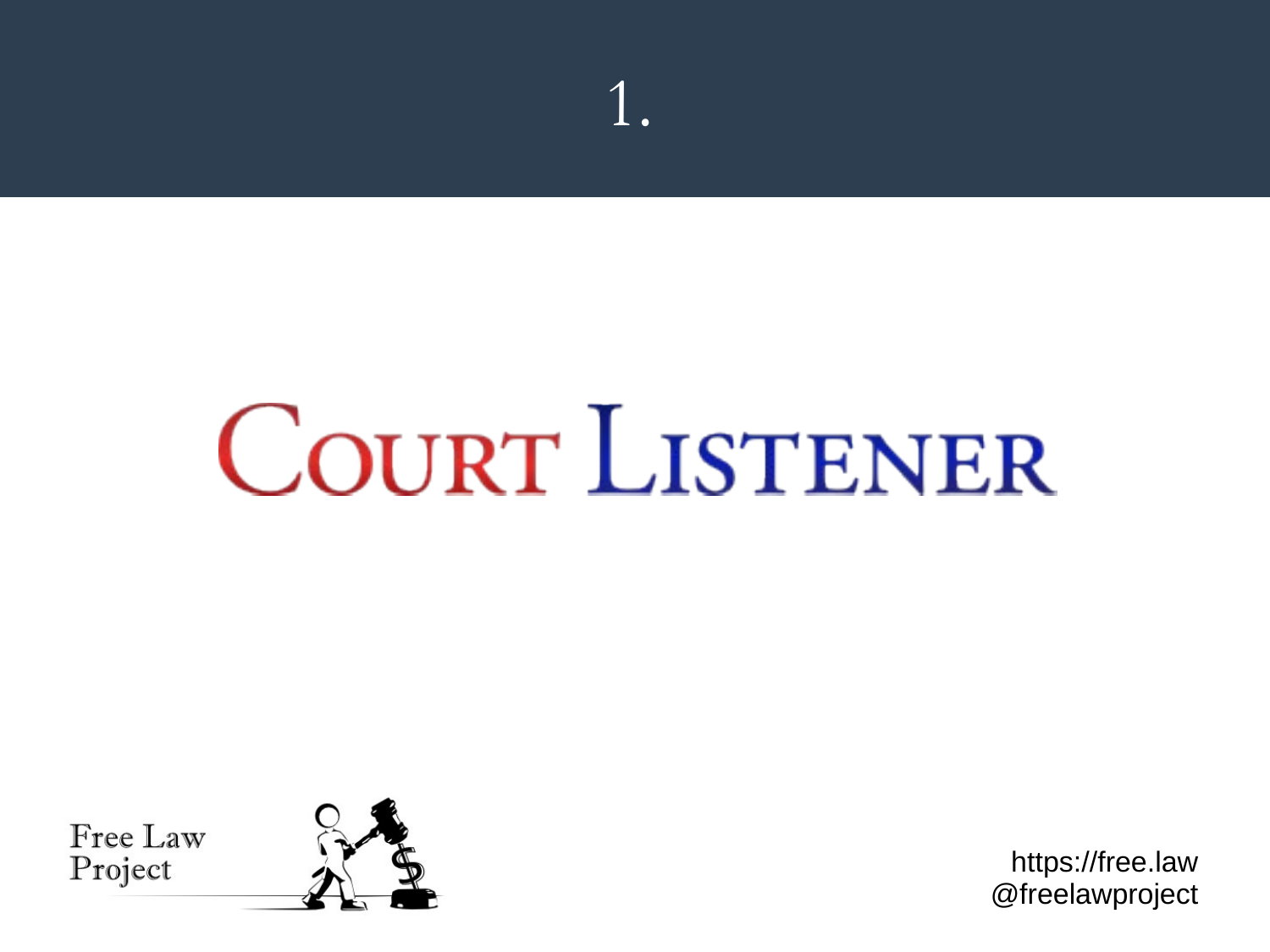



#### "Turning PACER Around"

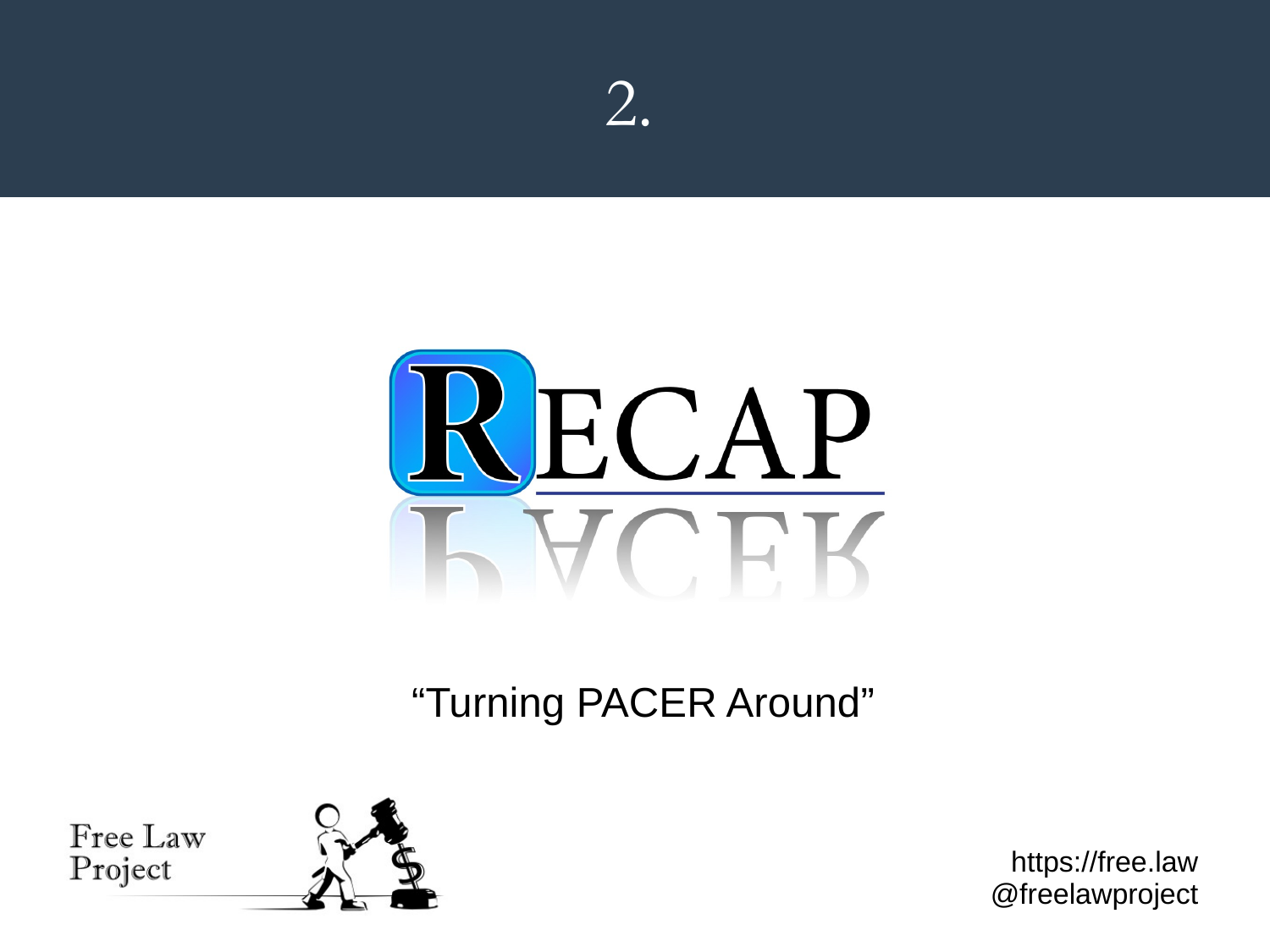## 3. Judge Photos

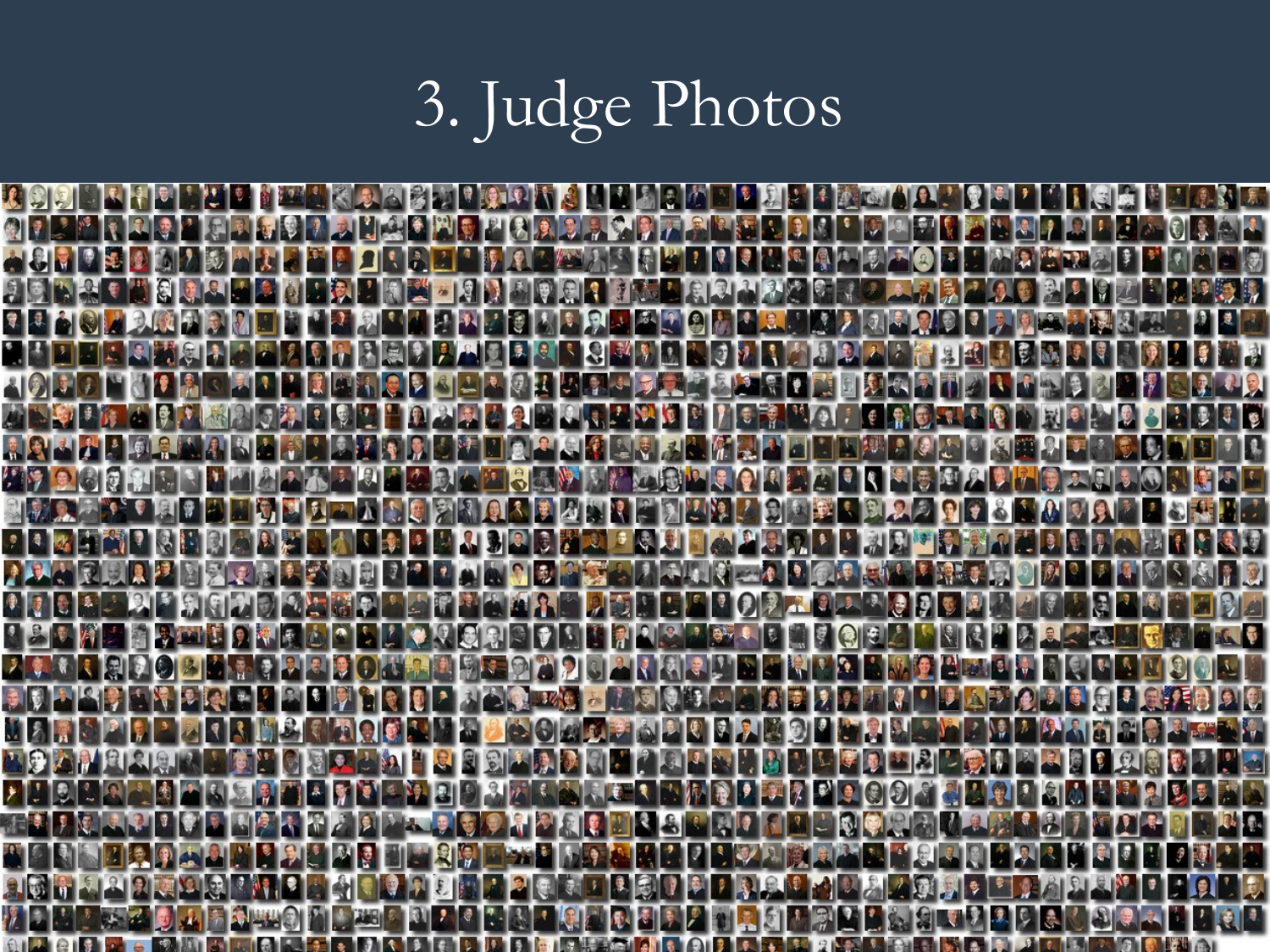#### Funding and Money (How is this all possible?)

- We apply for grants and join others
- Corporate sponsors
- Paid engagements
- Public donations